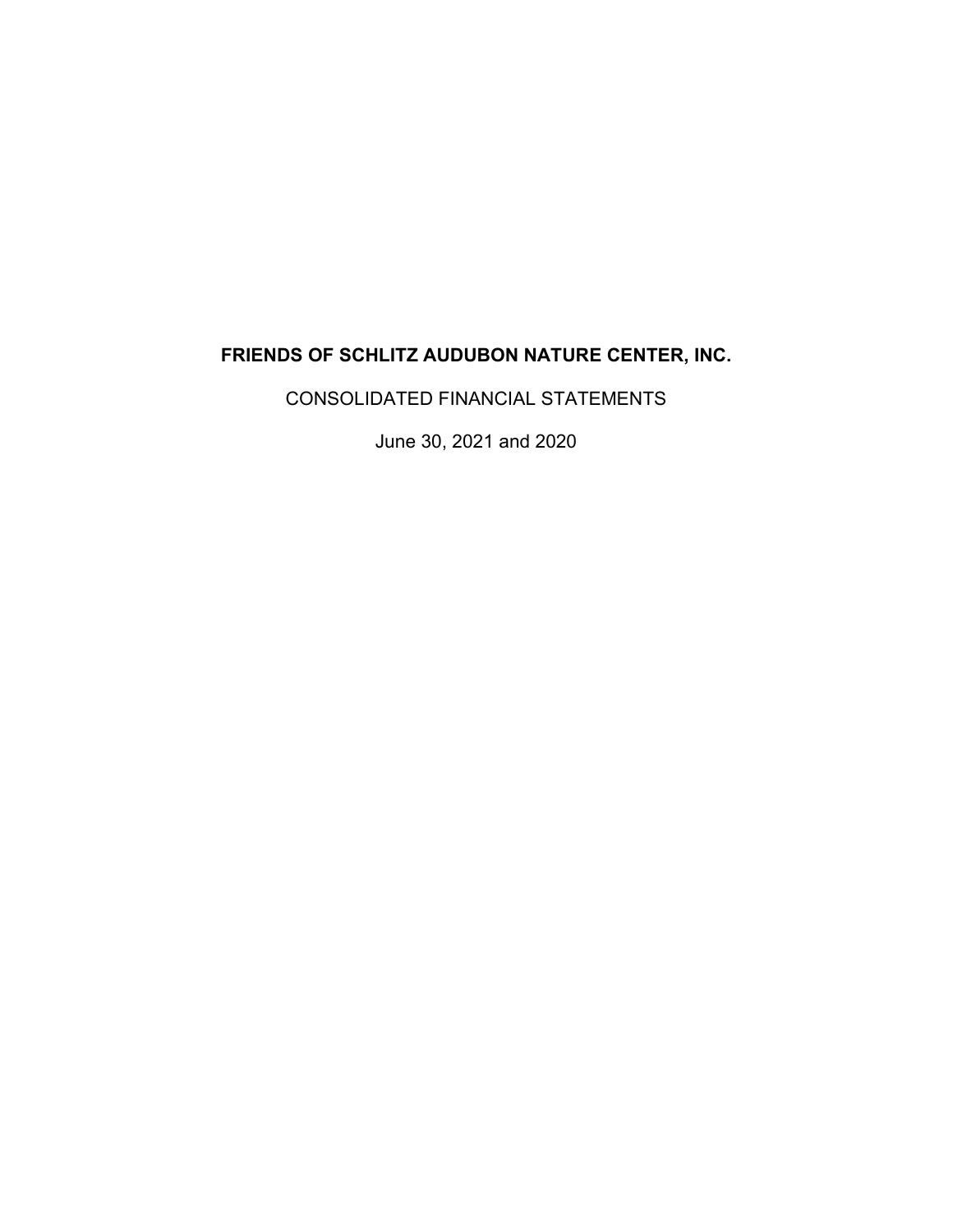# CONTENTS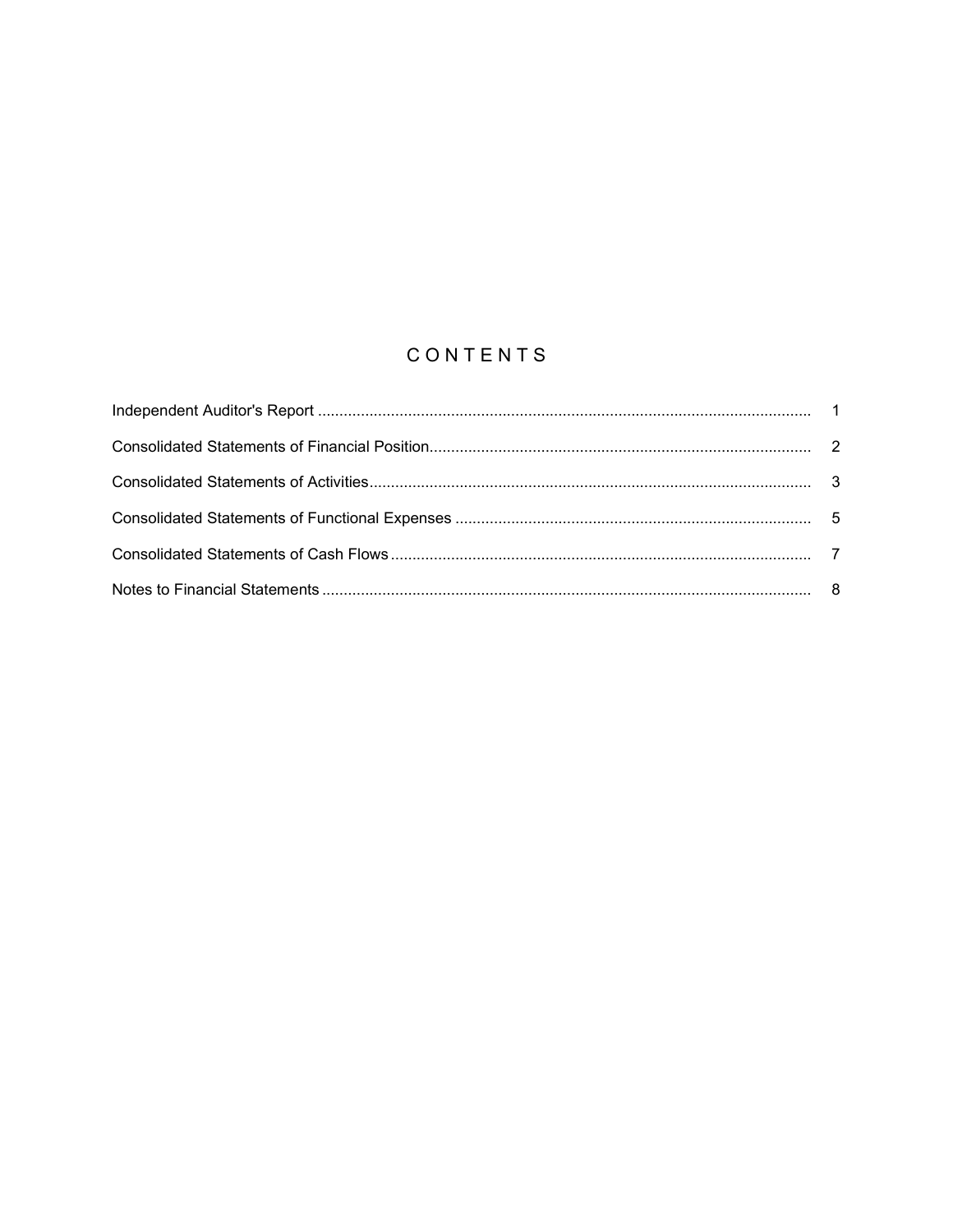



## INDEPENDENT AUDITOR'S REPORT

To the Board of Directors Friends of Schlitz Audubon Nature Center, Inc. Milwaukee, Wisconsin

We have audited the accompanying financial statements of Friends of Schlitz Audubon Nature Center, Inc., which comprise the consolidated statements of financial position as of June 30, 2021 and 2020, and the related consolidated statements of activities, functional expenses, and cash flows for the years then ended, and the related notes to the financial statements.

#### *Management's Responsibility for the Financial Statements*

Management is responsible for the preparation and fair presentation of these financial statements in accordance with accounting principles generally accepted in the United States of America; this includes the design, implementation, and maintenance of internal control relevant to the preparation and fair presentation of financial statements that are free from material misstatement, whether due to fraud or error.

#### *Auditor's Responsibility*

Our responsibility is to express an opinion on these financial statements based on our audits. We conducted our audits in accordance with auditing standards generally accepted in the United States of America. Those standards require that we plan and perform the audit to obtain reasonable assurance about whether the financial statements are free from material misstatement.

An audit involves performing procedures to obtain audit evidence about the amounts and disclosures in the financial statements. The procedures selected depend on the auditor's judgment, including the assessment of the risks of material misstatement of the financial statements, whether due to fraud or error. In making those risk assessments, the auditor considers internal control relevant to the entity's preparation and fair presentation of the financial statements in order to design audit procedures that are appropriate in the circumstances, but not for the purpose of expressing an opinion on the effectiveness of the entity's internal control. Accordingly, we express no such opinion. An audit also includes evaluating the appropriateness of accounting policies used and the reasonableness of significant accounting estimates made by management, as well as evaluating the overall presentation of the financial statements.

We believe that the audit evidence we have obtained is sufficient and appropriate to provide a basis for our audit opinion.

#### *Opinion*

In our opinion, the financial statements referred to above present fairly, in all material respects, the financial position of Friends of Schlitz Audubon Nature Center, Inc. as of June 30, 2021 and 2020, and the changes in its net assets and its cash flows for the years then ended in accordance with accounting principles generally accepted in the United States of America.

Wegner also up

Wegner CPAs, LLP Waukesha, Wisconsin November 30, 2021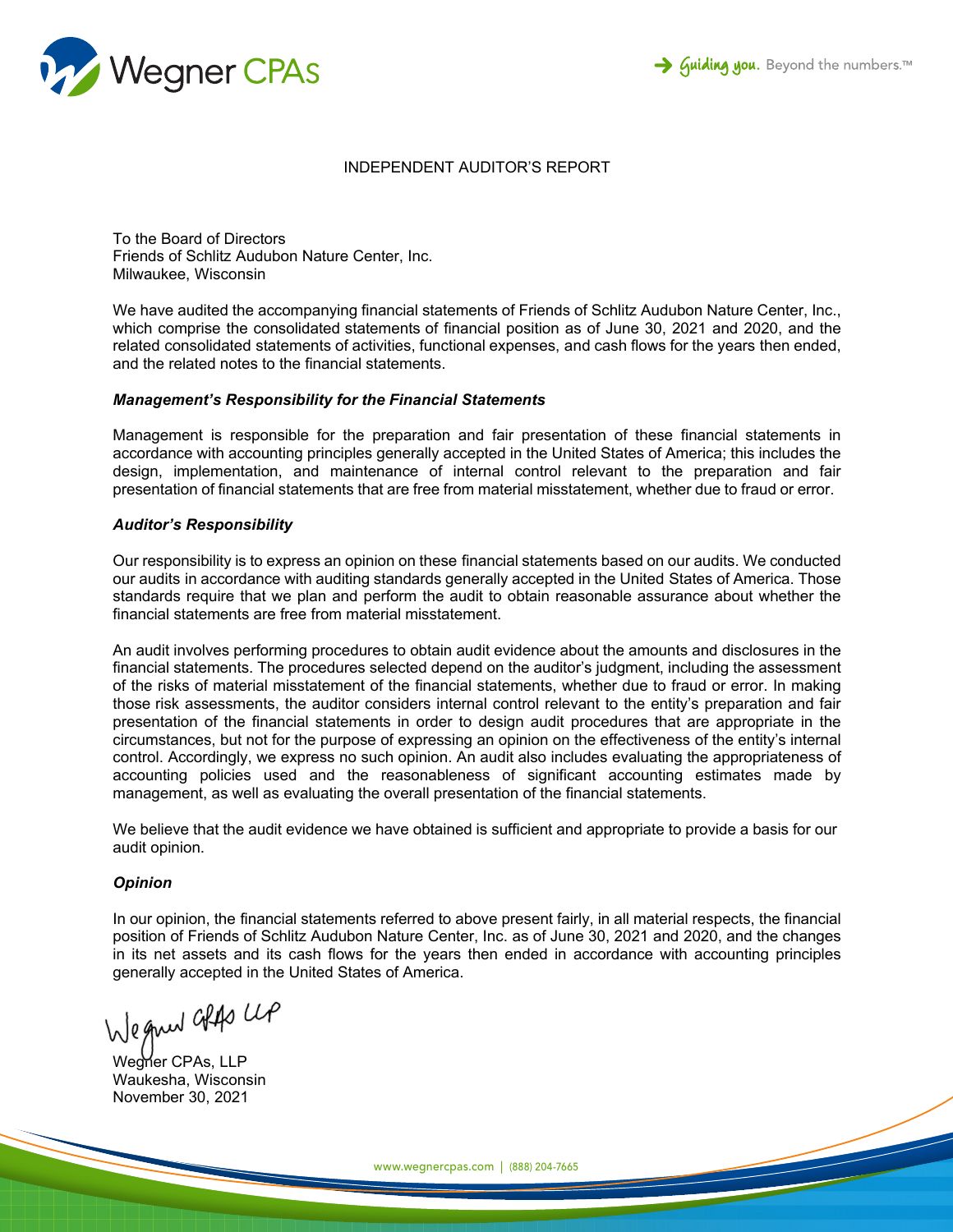CONSOLIDATED STATEMENTS OF FINANCIAL POSITION June 30, 2021 and 2020

|                                           | 2021            | 2020            |
|-------------------------------------------|-----------------|-----------------|
| <b>ASSETS</b>                             |                 |                 |
| <b>CURRENT ASSETS</b>                     |                 |                 |
| Cash                                      | \$<br>564,979   | \$<br>272,664   |
| Certificate of deposit                    | 200,000         |                 |
| Accounts receivable                       | 24,020          | 3,807           |
| Unconditional promises to give            | 32,872          | 74,395          |
| Inventory                                 | 21,450          | 29,444          |
| Prepaid expenses                          | 58,351          | 58,828          |
| <b>Total current assets</b>               | 901,672         | 439,138         |
| LEASEHOLD IMPROVEMENTS AND EQUIPMENT      |                 |                 |
| Leasehold improvements                    | 1,036,302       | 1,001,801       |
| Furniture and equipment                   | 809,472         | 821,526         |
| Construction in progress                  | 18,668          | 25,454          |
| Accumulated depreciation                  | (971, 511)      | (889, 624)      |
| Leasehold improvements and equipment, net | 892,931         | 959,157         |
| <b>OTHER ASSETS</b>                       |                 |                 |
| Investments                               | 5,223,884       | 4,443,398       |
| <b>Total assets</b>                       | \$<br>7,018,487 | \$<br>5,841,693 |
| <b>LIABILITIES AND NET ASSETS</b>         |                 |                 |
| <b>CURRENT LIABILITIES</b>                |                 |                 |
| Line of credit                            | \$              | \$<br>55,000    |
| Accounts payable                          | 62,848          | 58,730          |
| Accrued expenses                          | 49,644          | 28,095          |
| Accrued compensation                      | 236,302         | 184,297         |
| Deferred revenue                          | 388,133         | 340,195         |
| Paycheck Protection Program advance       | 72,395          | 289,583         |
| <b>Total liabilities</b>                  | 809,322         | 955,900         |
| <b>NET ASSETS</b>                         |                 |                 |
| Without donor restrictions                | 5,905,361       | 4,548,834       |
| With donor restrictions                   | 303,804         | 336,959         |
| Total net assets                          | 6,209,165       | 4,885,793       |
| <b>Total liabilities and net assets</b>   | \$<br>7,018,487 | \$<br>5,841,693 |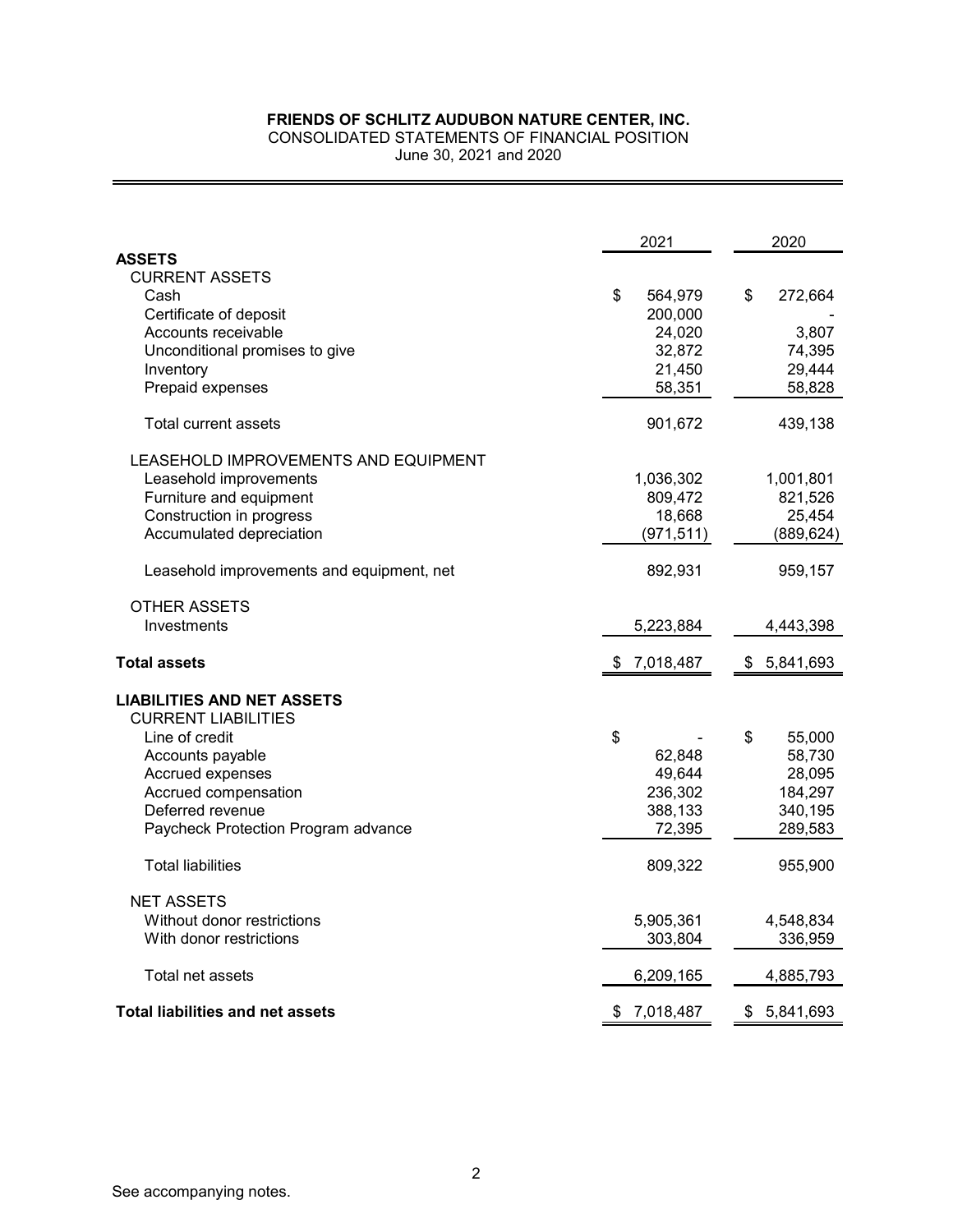CONSOLIDATED STATEMENT OF ACTIVITIES

Year Ended June 30, 2021

|                                                | <b>Without Donor</b><br><b>With Donor</b><br><b>Restrictions</b><br>Restrictions |                    | Total         |                    |
|------------------------------------------------|----------------------------------------------------------------------------------|--------------------|---------------|--------------------|
| <b>REVENUES AND OTHER SUPPORT</b>              |                                                                                  |                    |               |                    |
| Contributions                                  |                                                                                  |                    |               |                    |
| General donations                              | \$                                                                               | 689,813            | \$<br>401,080 | \$<br>1,090,893    |
| Memorials and bequests                         |                                                                                  | 104,009            |               | 104,009            |
| Membership dues<br>Special events              |                                                                                  | 260,058<br>153,859 |               | 260,058<br>153,859 |
| Paycheck Protection Program assistance         |                                                                                  | 651,562            |               | 651,562            |
| Admissions and program fees                    |                                                                                  | 381,690            |               | 381,690            |
| Retail sales, net                              |                                                                                  | 34,967             |               | 34,967             |
| Preschool                                      |                                                                                  | 629,223            |               | 629,223            |
| Rental income                                  |                                                                                  | 88,149             |               | 88,149             |
| Investment return, net                         |                                                                                  | 940,321            | 3,780         | 944,101            |
| Other income                                   |                                                                                  | 3,994              |               | 3,994              |
| Total revenues and other support               |                                                                                  | 3,937,645          | 404,860       | 4,342,505          |
| <b>EXPENSES</b>                                |                                                                                  |                    |               |                    |
| Program services                               |                                                                                  |                    |               |                    |
| <b>Educational programs</b>                    |                                                                                  | 1,126,733          |               | 1,126,733          |
| Land conservation                              |                                                                                  | 623,967            |               | 623,967            |
| Nature preschool                               |                                                                                  | 646,887            |               | 646,887            |
| Total program services                         |                                                                                  | 2,397,587          |               | 2,397,587          |
| Supporting activities                          |                                                                                  |                    |               |                    |
| Management and general                         |                                                                                  | 416,450            |               | 416,450            |
| Fundraising                                    |                                                                                  | 230,127            |               | 230,127            |
| <b>Total expenses</b>                          |                                                                                  | 3,044,164          |               | 3,044,164          |
| <b>NET ASSETS RELEASED FROM RESTRICTIONS</b>   |                                                                                  |                    |               |                    |
| Satisfaction of purpose restrictions and       |                                                                                  |                    |               |                    |
| expiration of time restrictions                |                                                                                  | 438,015            | (438, 015)    |                    |
| Change in net assets before income tax benefit |                                                                                  | 1,331,496          | (33, 155)     | 1,298,341          |
| Income tax benefit                             |                                                                                  | 25,031             |               | 25,031             |
| Change in net assets                           |                                                                                  | 1,356,527          | (33, 155)     | 1,323,372          |
| Net assets at beginning of year                |                                                                                  | 4,548,834          | 336,959       | 4,885,793          |
| Net assets at end of year                      |                                                                                  | \$5,905,361        | \$<br>303,804 | \$<br>6,209,165    |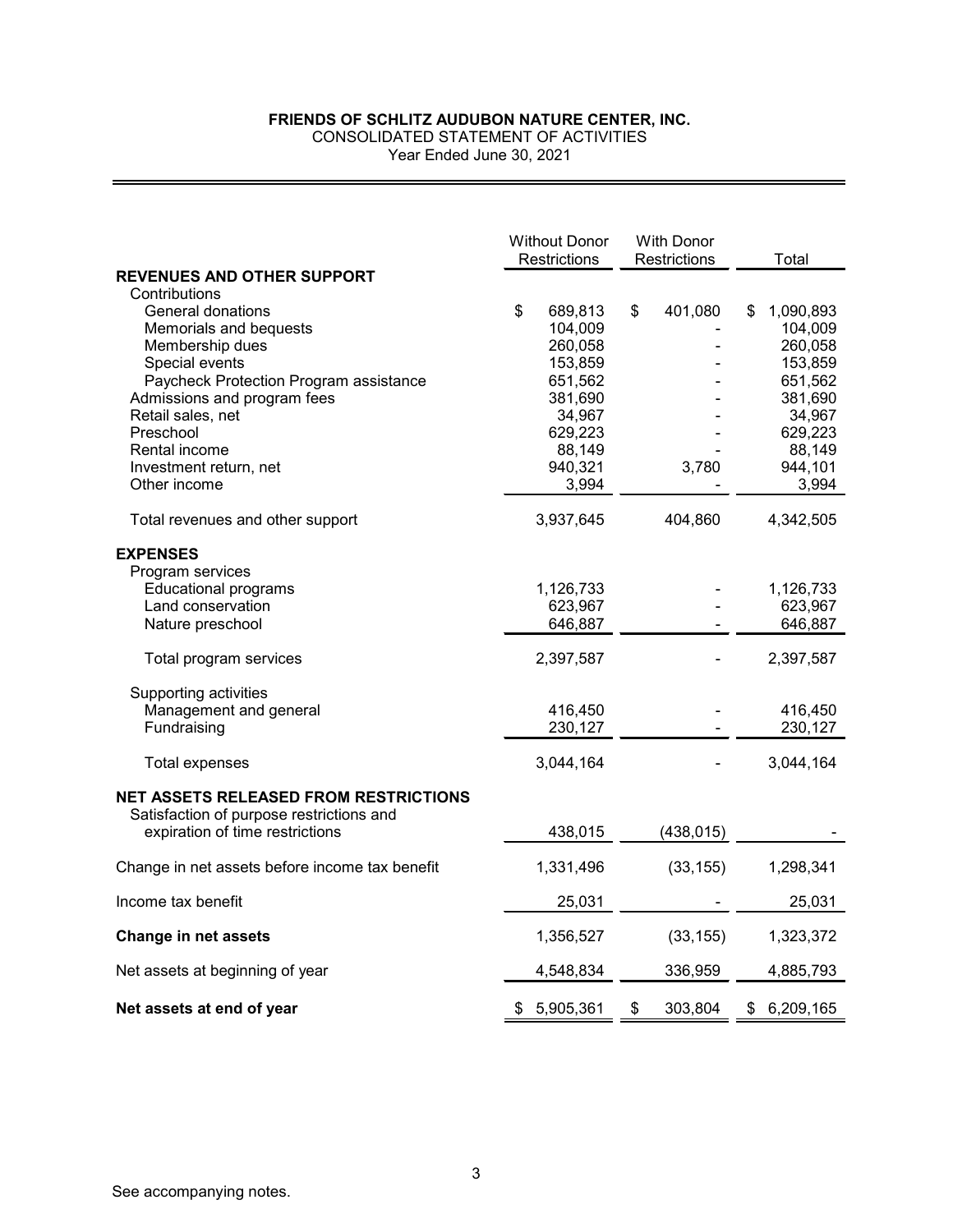CONSOLIDATED STATEMENT OF ACTIVITIES

Year Ended June 30, 2020

|                                                        | <b>Without Donor</b><br><b>Restrictions</b> | <b>With Donor</b><br>Restrictions | Total                      |
|--------------------------------------------------------|---------------------------------------------|-----------------------------------|----------------------------|
| <b>REVENUES AND OTHER SUPPORT</b>                      |                                             |                                   |                            |
| Contributions                                          |                                             |                                   |                            |
| General donations<br>Memorials and bequests            | \$<br>589,253<br>26,974                     | \$<br>652,555<br>100,000          | \$<br>1,241,808<br>126,974 |
| Membership dues                                        | 210,667                                     |                                   | 210,667                    |
| Special events                                         | 36,074                                      |                                   | 36,074                     |
| Paycheck Protection Program assistance                 | 144,792                                     |                                   | 144,792                    |
| Admissions and program fees                            | 328,028                                     |                                   | 328,028                    |
| Retail sales, net                                      | 30,340                                      |                                   | 30,340                     |
| Preschool                                              | 469,778                                     |                                   | 469,778                    |
| Rental income                                          | 403,804                                     |                                   | 403,804                    |
| Investment return, net                                 | 74,346                                      |                                   | 74,346                     |
| Other income                                           | 3,768                                       |                                   | 3,768                      |
| Total revenues and other support                       | 2,317,824                                   | 752,555                           | 3,070,379                  |
| <b>EXPENSES</b>                                        |                                             |                                   |                            |
| Program services                                       |                                             |                                   |                            |
| <b>Educational programs</b>                            | 1,214,249                                   |                                   | 1,214,249                  |
| Land conservation                                      | 712,587                                     |                                   | 712,587                    |
| Nature preschool                                       | 622,092                                     |                                   | 622,092                    |
| Total program services                                 | 2,548,928                                   |                                   | 2,548,928                  |
| Supporting activities                                  |                                             |                                   |                            |
| Management and general                                 | 446,903                                     |                                   | 446,903                    |
| Fundraising                                            | 247,731                                     |                                   | 247,731                    |
| <b>Total expenses</b>                                  | 3,243,562                                   |                                   | 3,243,562                  |
| <b>NET ASSETS RELEASED FROM RESTRICTIONS</b>           |                                             |                                   |                            |
| Satisfaction of purpose restrictions and               |                                             |                                   |                            |
| expiration of time restrictions                        | 861,020                                     | (861,020)                         |                            |
| Change in net assets before provision for income taxes | (64, 718)                                   | (108, 465)                        | (173, 183)                 |
| Provision for income taxes                             | (12,003)                                    |                                   | (12,003)                   |
| <b>Change in net assets</b>                            | (76, 721)                                   | (108, 465)                        | (185, 186)                 |
| Net assets at beginning of year                        | 4,625,555                                   | 445,424                           | 5,070,979                  |
| Net assets at end of year                              | \$<br>4,548,834                             | \$<br>336,959                     | \$<br>4,885,793            |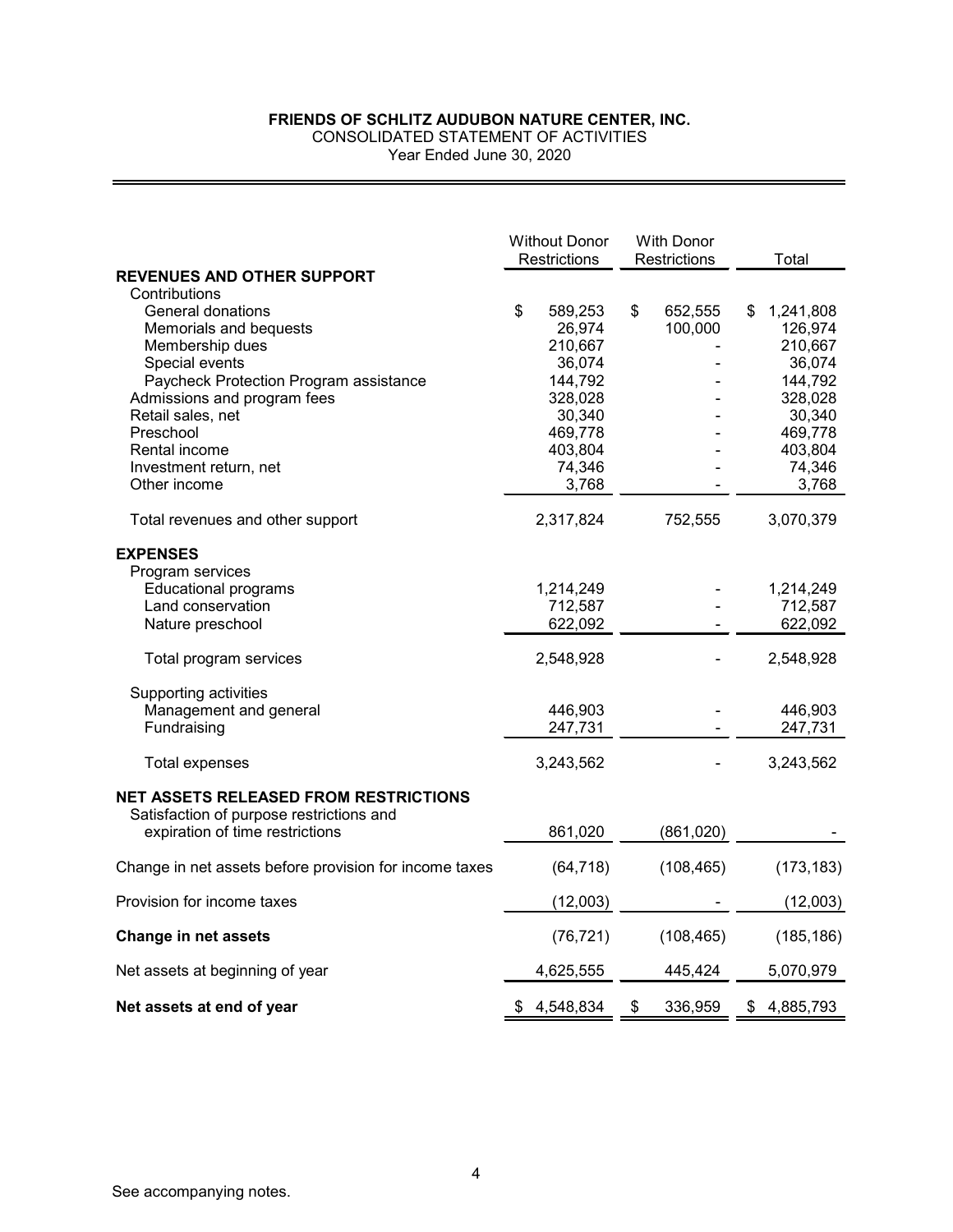CONSOLIDATED STATEMENT OF FUNCTIONAL EXPENSES

Year Ended June 30, 2021

|                                                                                           |                         |                      | Program Services<br><b>Supporting Activities</b> |                                  |                           |               |                   |  |
|-------------------------------------------------------------------------------------------|-------------------------|----------------------|--------------------------------------------------|----------------------------------|---------------------------|---------------|-------------------|--|
|                                                                                           | Educational<br>Programs | Land<br>Conservation | Nature<br>Preschool                              | <b>Total Program</b><br>Services | Management<br>and General | Fundraising   | Total<br>Expenses |  |
| Salaries and benefits                                                                     | 924,183<br>\$           | 402,436<br>\$        | 501,301<br>\$                                    | 1,827,920                        | 182,053<br>\$             | \$<br>163,319 | 2,173,292<br>SS.  |  |
| <b>Educational supplies</b>                                                               | 35,178                  |                      | 6,492                                            | 41,670                           | 1,421                     |               | 43,091            |  |
| Insurance                                                                                 | 12,488                  | 12,487               | 6,722                                            | 31,697                           | 6,193                     | 6,193         | 44,083            |  |
| Office and other supplies                                                                 | 1,418                   |                      | 430                                              | 1,848                            | 38,311                    | 3,993         | 44,152            |  |
| Professional fees                                                                         | 29,871                  |                      | 1,756                                            | 31,627                           | 60,490                    |               | 92,117            |  |
| Promotional, printing, and postage                                                        | 32,412                  |                      | 424                                              | 32,836                           | 8,147                     | 21,081        | 62,064            |  |
| Depreciation                                                                              | 31,976                  | 41,121               | 7,207                                            | 80,304                           | 15,287                    |               | 95,591            |  |
| Land improvement grants                                                                   |                         | 77,323               |                                                  | 77,323                           |                           |               | 77,323            |  |
| Travel and auto costs                                                                     | 1,594                   | 17,084               |                                                  | 18,678                           | 100                       | 61            | 18,839            |  |
| Telephone                                                                                 | 14,076                  | 6,130                | 7,636                                            | 27,842                           | 2,773                     | 2,488         | 33,103            |  |
| Maintenance                                                                               | 10,711                  | 4,664                | 83,904                                           | 99,279                           | 26,551                    | 1,893         | 127,723           |  |
| Property taxes                                                                            |                         | 48,994               |                                                  | 48,994                           |                           |               | 48,994            |  |
| <b>Utilities</b>                                                                          | 23,475                  | 10,223               | 12,734                                           | 46,432                           | 4,625                     | 4,149         | 55,206            |  |
| Food and beverage                                                                         |                         |                      |                                                  |                                  |                           | 17,942        | 17,942            |  |
| Event fees and supplies                                                                   |                         |                      |                                                  |                                  |                           | 7,416         | 7,416             |  |
| Rental and catering events                                                                |                         |                      |                                                  |                                  | 10,029                    |               | 10,029            |  |
| <b>Bank service fees</b>                                                                  |                         |                      |                                                  |                                  | 53,879                    |               | 53,879            |  |
| Cost of goods sold                                                                        | 55,227                  |                      |                                                  | 55,227                           |                           |               | 55,227            |  |
| Other                                                                                     | 9,351                   | 3,505                | 18,281                                           | 31,137                           | 6,591                     | 1,592         | 39,320            |  |
| <b>Total expenses</b>                                                                     | 1,181,960               | 623,967              | 646,887                                          | 2,452,814                        | 416,450                   | 230,127       | 3,099,391         |  |
| Less expenses included with revenues<br>on the consolidated statement of activities       | (55, 227)               |                      |                                                  | (55, 227)                        |                           |               | (55, 227)         |  |
| Total expenses included in expense section<br>on the consolidated statement of activities | 1,126,733               | 623,967              | 646,887                                          | 2,397,587<br>\$.                 | 416,450<br>\$             | 230,127<br>\$ | 3,044,164<br>\$.  |  |

See accompanying notes.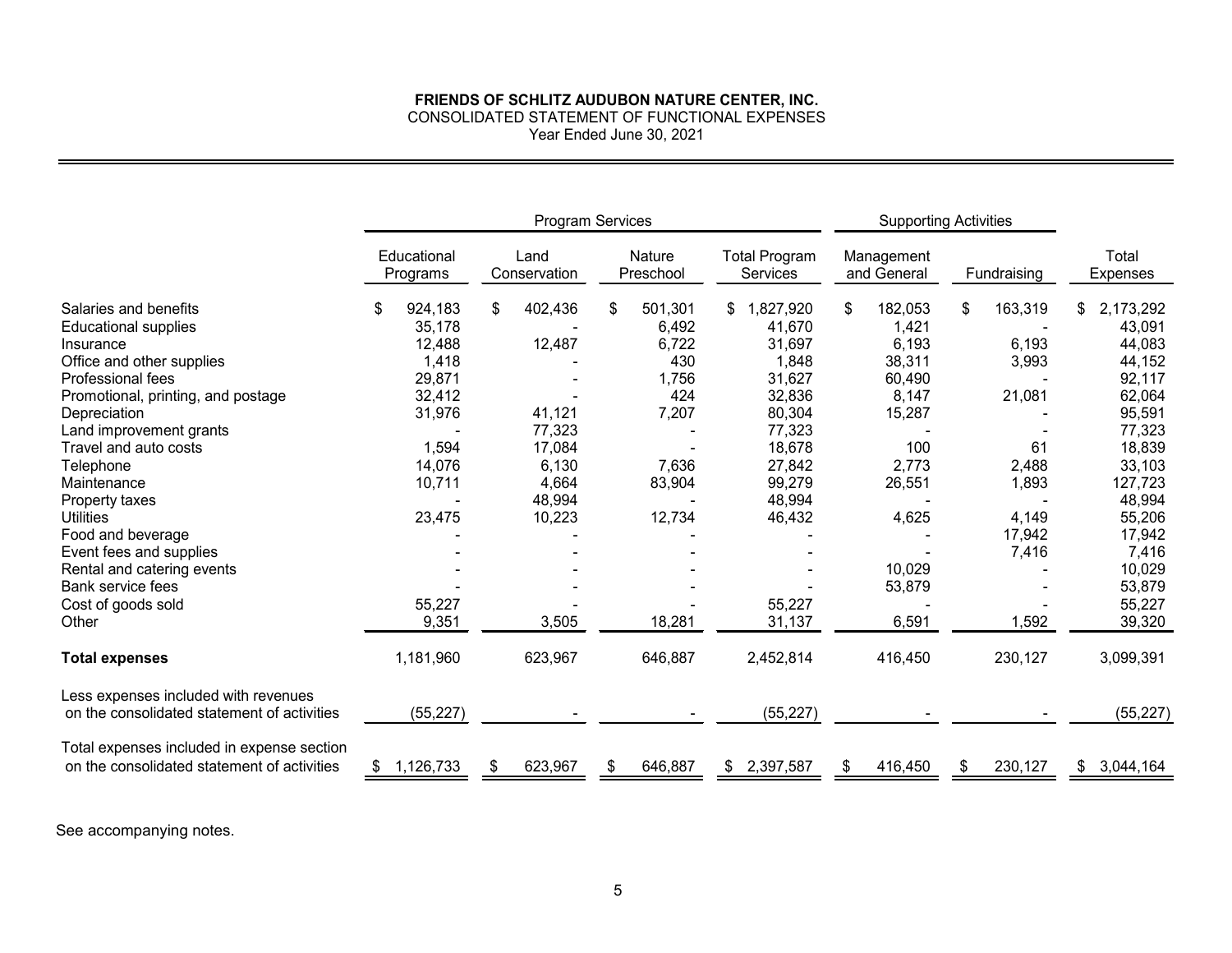#### **FRIENDS OF SCHLITZ AUDUBON NATURE CENTER, INC.** CONSOLIDATED STATEMENT OF FUNCTIONAL EXPENSES Year Ended June 30, 2020

|                                                                                     |                         |                      | <b>Program Services</b>    |                                  | <b>Supporting Activities</b> |                |                          |  |
|-------------------------------------------------------------------------------------|-------------------------|----------------------|----------------------------|----------------------------------|------------------------------|----------------|--------------------------|--|
|                                                                                     | Educational<br>Programs | Land<br>Conservation | <b>Nature</b><br>Preschool | <b>Total Program</b><br>Services | Management<br>and General    | Fundraising    | Total<br><b>Expenses</b> |  |
| Salaries and benefits                                                               | 970,838<br>\$           | 429,105<br>\$        | 470,398<br>\$              | 1,870,341                        | 231,347<br>\$                | 199,212<br>\$. | 2,300,900                |  |
| <b>Educational supplies</b>                                                         | 43,560                  |                      | 5,075                      | 48,635                           | 1,011                        |                | 49,646                   |  |
| Insurance                                                                           | 11,917                  | 11,917               | 6,575                      | 30,409                           | 5,908                        | 5,908          | 42,225                   |  |
| Office and other supplies                                                           | 3,218                   |                      | 1,364                      | 4,582                            | 19,055                       | 3,289          | 26,926                   |  |
| Professional fees                                                                   | 47,397                  |                      | 6,375                      | 53,772                           | 30,651                       |                | 84,423                   |  |
| Promotional, printing, and postage                                                  | 35,367                  |                      | 809                        | 36,176                           | 14,885                       | 19,146         | 70,207                   |  |
| Depreciation                                                                        | 30,143                  | 37,350               | 10,285                     | 77,778                           | 20,430                       |                | 98,208                   |  |
| Land improvement grants                                                             |                         | 139,710              |                            | 139,710                          |                              |                | 139,710                  |  |
| Travel and auto costs                                                               | 6,506                   | 10,065               | 614                        | 17,185                           | 20                           | 232            | 17,437                   |  |
| Telephone                                                                           | 13,607                  | 6,014                | 6,593                      | 26,214                           | 3,243                        | 2,792          | 32,249                   |  |
| Maintenance                                                                         | 16,201                  | 7,161                | 82,260                     | 105,622                          | 12,131                       | 3,324          | 121,077                  |  |
| Property taxes                                                                      |                         | 49,752               |                            | 49,752                           |                              |                | 49,752                   |  |
| <b>Utilities</b>                                                                    | 23,809                  | 10,524               | 11,537                     | 45,870                           | 5,674                        | 4,886          | 56,430                   |  |
| Event fees and supplies                                                             |                         |                      |                            |                                  |                              | 5,343          | 5,343                    |  |
| Rental and catering events                                                          |                         |                      |                            |                                  | 56,190                       |                | 56,190                   |  |
| Bank service fees                                                                   |                         |                      |                            |                                  | 43,692                       |                | 43,692                   |  |
| Income tax expense                                                                  |                         |                      |                            |                                  | 12,003                       |                | 12,003                   |  |
| Cost of goods sold                                                                  | 47.982                  |                      |                            | 47,982                           |                              |                | 47,982                   |  |
| Other                                                                               | 11,686                  | 10,989               | 20,207                     | 42,882                           | 2,666                        | 3,599          | 49,147                   |  |
| <b>Total expenses</b>                                                               | 1,262,231               | 712,587              | 622,092                    | 2,596,910                        | 458,906                      | 247,731        | 3,303,547                |  |
| Less expenses included with revenues<br>or presented separately on the consolidated |                         |                      |                            |                                  |                              |                |                          |  |
| statement of activities                                                             | (47, 982)               |                      |                            | (47, 982)                        | (12,003)                     |                | (59, 985)                |  |
| Total expenses included in expense section                                          |                         |                      |                            |                                  |                              |                |                          |  |
| on the consolidated statement of activities                                         | 1,214,249<br>\$         | 712,587<br>S         | 622,092<br>\$              | \$2,548,928                      | 446,903<br>\$                | 247,731<br>\$. | \$3,243,562              |  |

See accompanying notes.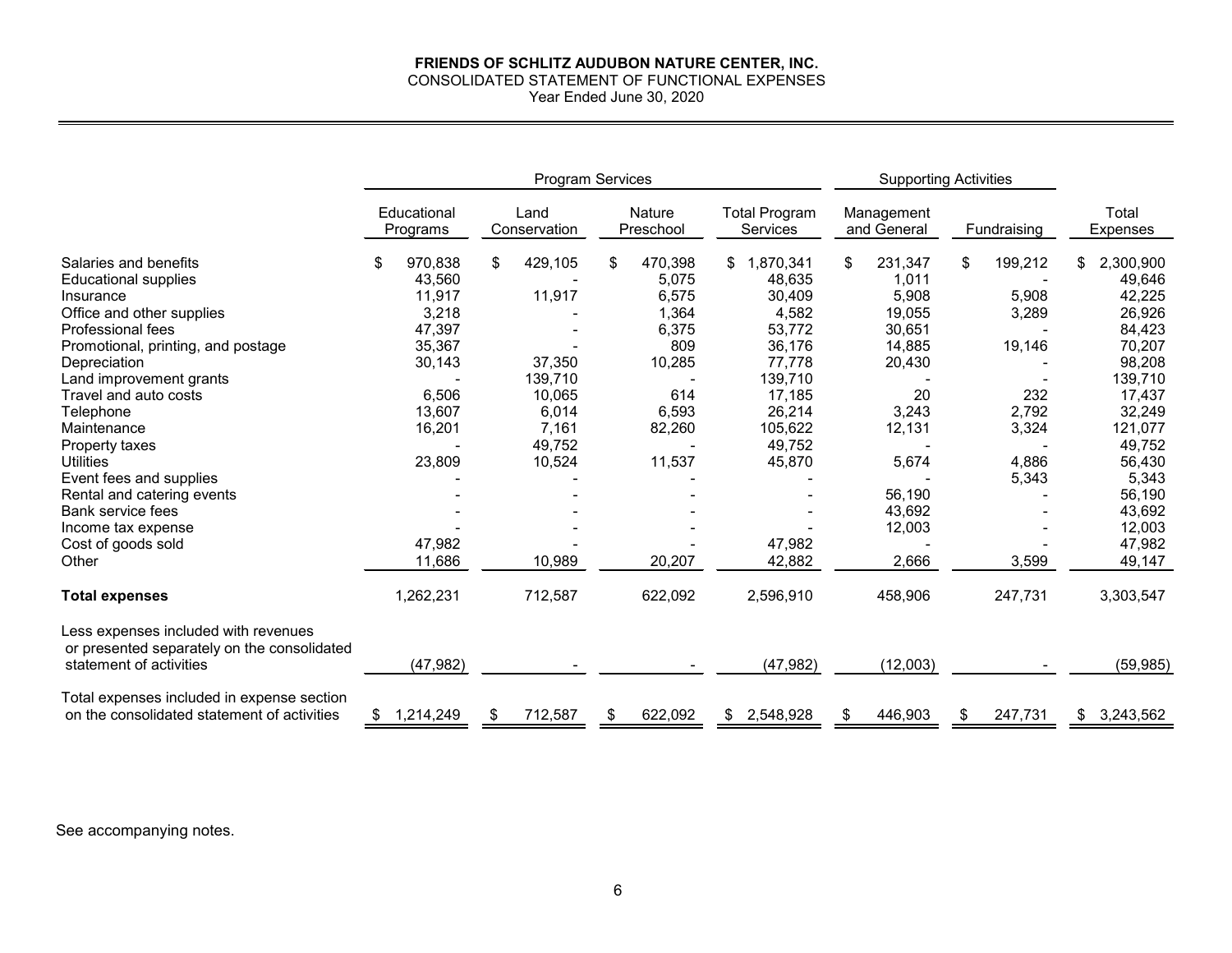CONSOLIDATED STATEMENTS OF CASH FLOWS

Years Ended June 30, 2020 and 2019

|                                                            | 2021            | 2020             |
|------------------------------------------------------------|-----------------|------------------|
| <b>CASH FLOWS FROM OPERATING ACTIVITIES</b>                |                 |                  |
| Change in net assets                                       | 1,323,372<br>\$ | \$<br>(185, 186) |
| Adjustments to reconcile change in net assets to           |                 |                  |
| net cash flows from operating activities                   |                 |                  |
| Depreciation                                               | 95,591          | 98,208           |
| Net realized and unrealized (gains) losses on investments  | (835, 640)      | 49,821           |
| Loss on sale of leasehold improvements and equipment       |                 | 3,919            |
| (Increase) decrease in assets                              |                 |                  |
| Accounts receivable                                        | (20, 213)       | 9,003            |
| Unconditional promises to give                             | 41,523          | (74, 395)        |
| Inventory                                                  | 7,994           | (10, 325)        |
| Prepaid expenses                                           | 477             | (32, 510)        |
| Increase (decrease) in liabilities                         |                 |                  |
| Accounts payable                                           | 4,118           | (10,906)         |
| Accrued expenses                                           | 21,549          | 1,498            |
| Accrued compensation                                       | 52,005          | (708)            |
| Deferred revenue                                           | 47,938          | 31,761           |
| Paycheck Protection Program advance                        | (217, 188)      | 289,583          |
| Net cash flows from operating activities                   | 521,526         | 169,763          |
| <b>CASH FLOWS FROM INVESTING ACTIVITIES</b>                |                 |                  |
| Proceeds from sales of investments                         | 1,390,353       | 349,529          |
| Purchases of investments and interest reinvested           | (1, 335, 198)   | (259, 517)       |
| Purchase of certificate of deposit                         | (200,000)       |                  |
| Proceeds from sale of leasehold improvements and equipment |                 | 2,750            |
| Purchases of leasehold improvements and equipment          | (29, 366)       | (381, 401)       |
| Net cash flows from investing activities                   | (174, 211)      | (288, 639)       |
| <b>CASH FLOWS FROM FINANCING ACTIVITIES</b>                |                 |                  |
| Payments on line of credit                                 | (55,000)        | (40,000)         |
| Change in cash                                             | 292,315         | (158, 876)       |
| Cash at beginning of year                                  | 272,664         | 431,540          |
|                                                            |                 |                  |
| Cash at end of year                                        | \$<br>564,979   | \$<br>272,664    |
| <b>SUPPLEMENTAL INFORMATION</b>                            |                 |                  |
| Cash paid for income taxes                                 | \$              | \$<br>14,851     |
| Cash paid for interest                                     | 1,649           | 2,147            |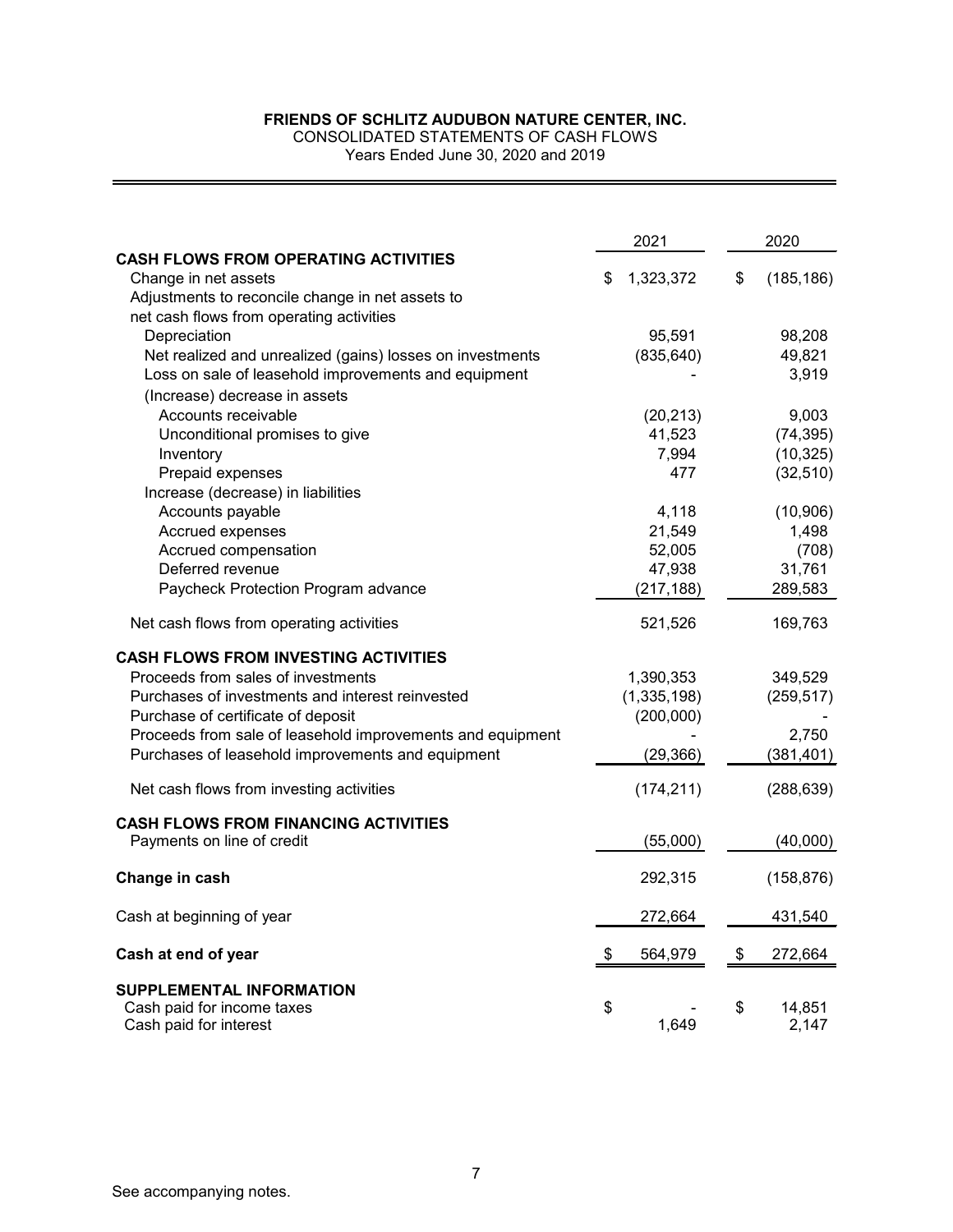## NOTE 1—SUMMARY OF SIGNIFICANT ACCOUNTING POLICIES

#### **Nature of Activities**

Friends of Schlitz Audubon Nature Center, Inc. (Organization) operates a nature education facility in Milwaukee County, Wisconsin in accordance with a contract that runs through the year 2049. Restrictions in the contract require the land be used primarily for the purpose of conducting a nature center devoted to the preservation of wild plant and animal life in their natural habitats, the conservation of the ecological system represented in the area, and the education of members of the general public with respects to wildlife, ecology, and nature conservation. The Organization is primarily supported by contributions.

The Organization has a wholly-owned for-profit subsidiary, Natural Events, Inc. (Corporation). The Corporation provides the bar and various other ancillary services for clients who rent the Organization's facilities for private events. The Corporation's revenue primarily consists of rental fees.

#### **Principles of Consolidation**

The financial statements include the accounts of the Organization and the Corporation. All material intra-entity transactions have been eliminated.

#### **Accounts Receivable**

Accounts receivable primarily represent amounts due from customers for various program registration fees. Accounts receivable are stated at the amount management expects to be collected from outstanding balances. As of June 30, 2021 and 2020, management has determined, based on historical experience, that all amounts are fully collectible and no allowance for doubtful accounts is necessary.

#### **Promises to Give**

Unconditional promises to give are recognized as revenues in the period received and as assets, decreases of liabilities, or expenses depending on the form of the benefits received. Conditional promises to give are recognized only when the conditions on which they depend are substantially met and the promise become unconditional.

#### **Leasehold Improvements and Equipment**

Acquisitions of leasehold improvements and equipment over \$5,000 and expenditures for repairs, maintenance, renewals, and betterments that materially prolong the useful lives of assets are capitalized. Leasehold improvements and equipment are carried at cost or, if donated, at the approximate fair value at the date of donation. Depreciation is computed using the straight-line method over the estimated useful lives of the assets as follows:

| Leasehold improvements  | $10-30$ years |  |
|-------------------------|---------------|--|
| Furniture and equipment | 5-10 years    |  |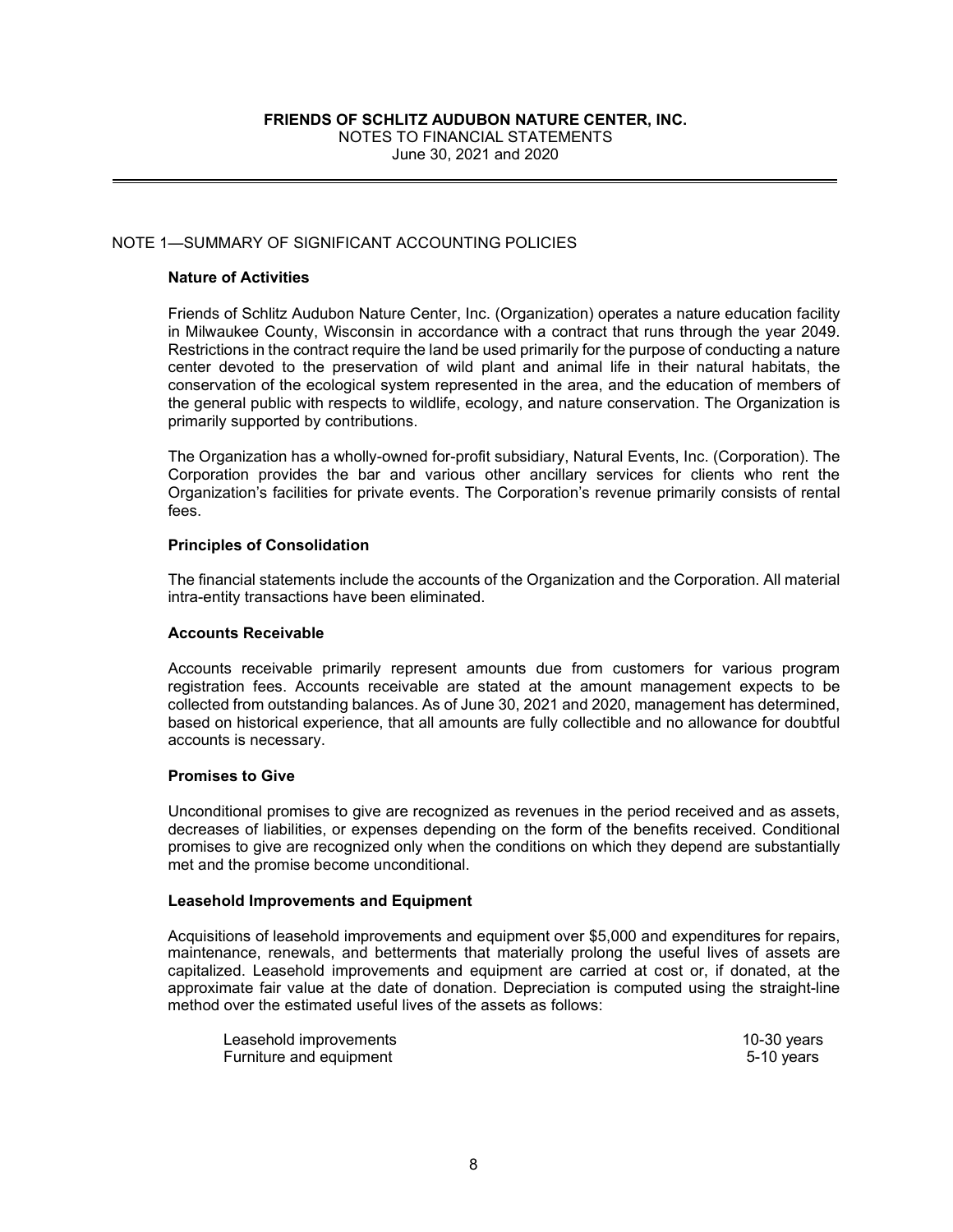## NOTE 1—SUMMARY OF SIGNIFICANT ACCOUNTING POLICIES (continued)

#### **Inventory**

Inventory consists of supplies, gifts, clothes, and educational materials, and is stated at the lower of cost or net realizable value. Cost is determined by the first-in, first-out method.

#### **Investments**

The Organization reports investments in equity securities with readily determinable fair values and all investments in debt securities at their fair values in the consolidated statements of financial position. Unrealized gains and losses are included in the change in net assets in the accompanying consolidated statements of activities.

Investment securities are exposed to various risks such as interest rate, market, and credit risks. Due to the level of risk associated with certain investment securities, it is at least reasonably possible that changes in the values of investment securities will occur in the near term and that such change could materially affect the amounts reported in the consolidated statements of financial position.

#### **Paycheck Protection Program Loans**

The Organization received loans under the Paycheck Protection Program (PPP) established by the Coronavirus Aid, Relief, and Economic Security Act and administered by the U.S. Small Business Administration. The loans will be fully forgiven if the funds are used for payroll costs, interest on mortgages, rent, and utilities. The Organization expects to meet the PPP's eligibility criteria and believes the loans are, in substance, grants that are expected to be forgiven. The Organization recognizes amounts expected to be forgiven as revenue when it in incurs qualifying expenses.

#### **Contributions**

Contributions that are restricted by the donor are reported as increases in net assets without donor restrictions if the restrictions expire (that is, when a stipulated time restriction ends or purpose restriction is accomplished) in the reporting period in which the revenue is recognized. All other donor-restricted contributions are reported as increases in net assets with donor restrictions. When a restriction expires, net assets with donor restrictions are reclassified to net assets without donor restrictions and reported in the consolidated statements of activities as net assets released from restrictions.

#### **Membership Dues**

Membership dues, which are nonrefundable, are comprised of an exchange element based on the value of benefits provided, and a contribution element for the difference between the total dues paid and the exchange element. The Organization considers the exchange element to be immaterial to the financial statements and recognizes membership dues as a contribution when payment is received.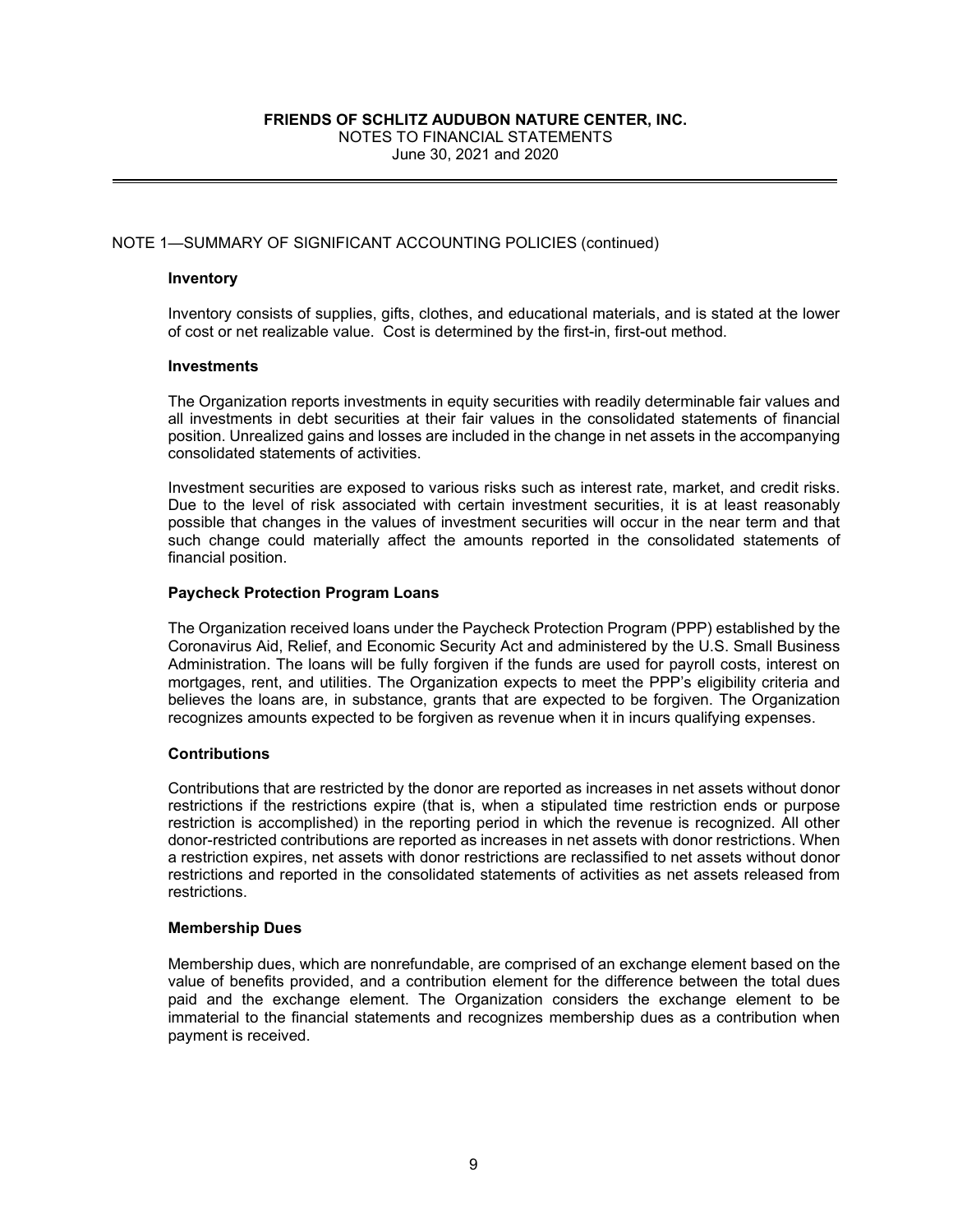## NOTE 1—SUMMARY OF SIGNIFICANT ACCOUNTING POLICIES (continued)

#### **Revenue Recognition**

The Organization's revenue primarily consists of admissions, camp and event registrations, preschool tuition, and product sales at its retail store. Revenue from admissions and camp and event registrations are generally considered to be single performance obligations that are satisfied at a point in time. Admissions are recognized at the time the customer pays for admittance into the nature center. Camp and event registrations are recognized when the camp or event takes place. Payments for camp and event registrations received in advance are deferred and recognized in the period the camp or event occurs.

The Organization receives tuition for its preschool programming. Tuition is recognized on a straightline basis over the course of the school year. The Organization bills for tuition based on payment plans elected by the individual either in a lump-sum payment or installments over the course of the school year. Advance billings are deferred until the services are performed.

Revenue from product sales at the retail store is recognized when the customer receives and pays for the merchandise. Sales taxes collected from customers are excluded from revenue. The Organization does not have any financing components as payment is received at or shortly after the point of sale. Returns are expected to be insignificant.

#### **Advertising**

Advertising costs are expensed as incurred. Advertising expense for the years ended June 30, 2021 and 2020 was \$10,823 and \$15,584, respectively.

#### **Expense Allocation**

The financial statements report certain categories of expenses that are attributable to more than one program service or supporting activity. Therefore, these expenses require allocation on a reasonable basis that is consistently applied. The expenses that are allocated include salaries and benefits, insurance, telephone, and utilities, which are allocated on the basis of estimates of time and effort.

## **Estimates**

The preparation of financial statements in conformity with generally accepted accounting principles requires management to make estimates and assumptions that affect the reported amounts of assets and liabilities and the disclosure of contingent assets and liabilities at the date of the financial statements and the reported amounts revenues and expenses during the reporting period. Actual results could differ from those estimates.

#### **Reclassifications**

Certain amounts in the prior year's financial statements have been reclassified for comparative purposes to conform to the current year's presentation.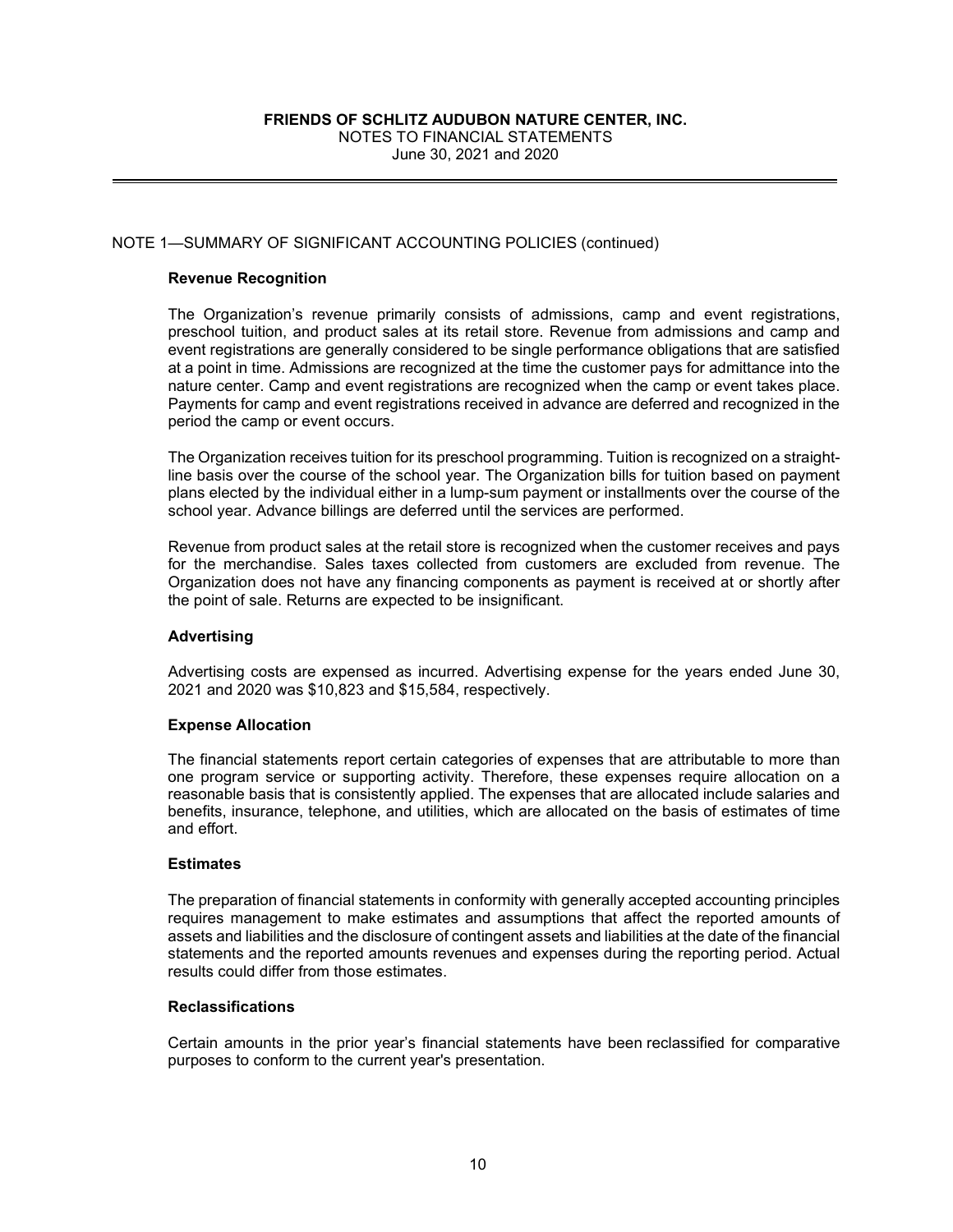#### NOTE 1—SUMMARY OF SIGNIFICANT ACCOUNTING POLICIES (continued)

#### **Income Tax Status**

The Organization is exempt from federal income tax under Section 501(c)(3) of the Internal Revenue Code. The Corporation files income tax returns in the U.S. federal jurisdiction and the State of Wisconsin. Income taxes are provided for the tax effects of transactions reported in the financial statements and consist of taxes currently due. The Corporation had no income tax expense for the year ended June 30, 2021, due to an operating loss and was able to claim a current year refund of \$5,697 and carryback of \$18,094. Income tax expense for the year ended June 30, 2020 was \$12,003.

#### **Date of Management's Review**

Management has evaluated subsequent events through November 30, 2021, the date which the financial statements were available to be issued.

## NOTE 2—CONDITIONAL GRANTS

The Organization received grants that are conditioned upon the Organization incurring certain qualifying expenses under the grants. At June 30, 2021 and 2020, these conditional grants to give totaled approximately \$70,000 and \$42,000, respectively. These grants will be recognized as revenue when the respective conditions are met in future years.

#### NOTE 3—INVESTMENTS

Investments are comprised of the following:

|                                                                                                                                      | 2021                                                      | 2020                                                    |
|--------------------------------------------------------------------------------------------------------------------------------------|-----------------------------------------------------------|---------------------------------------------------------|
| Cash and equivalents held by investment managers<br>Equity mutual funds<br>Fixed income funds<br>Corporate bonds<br>Corporate stocks | 326,592<br>1,283,502<br>1,819,853<br>1,562,432<br>231,505 | 102.432<br>1,290,151<br>342,838<br>1,838,340<br>869,637 |
|                                                                                                                                      | 5,223,884                                                 | 4.443.398                                               |

Fair values for equity mutual funds, fixed income funds, and corporate stocks are valued at unadjusted quoted prices reported on the active markets on which the individual securities are traded, which are Level 1 fair value measurements. Fair values for corporate bonds are valued using a market approach that uses as inputs observed interest rates and yield curves, prices in active markets for similar assets, and prices for identical assets in inactive markets that have been adjusted by observable indexes, which are Level 2 fair value measurements.

## NOTE 4—LINE OF CREDIT

The Organization has a \$400,000 unsecured revolving line of credit agreement which is due on demand upon 90 days' advance notice to the Organization. The line of credit accrues interest monthly at the Wall Street Journal prime rate plus 0.09% (3.34% at June 30, 2021).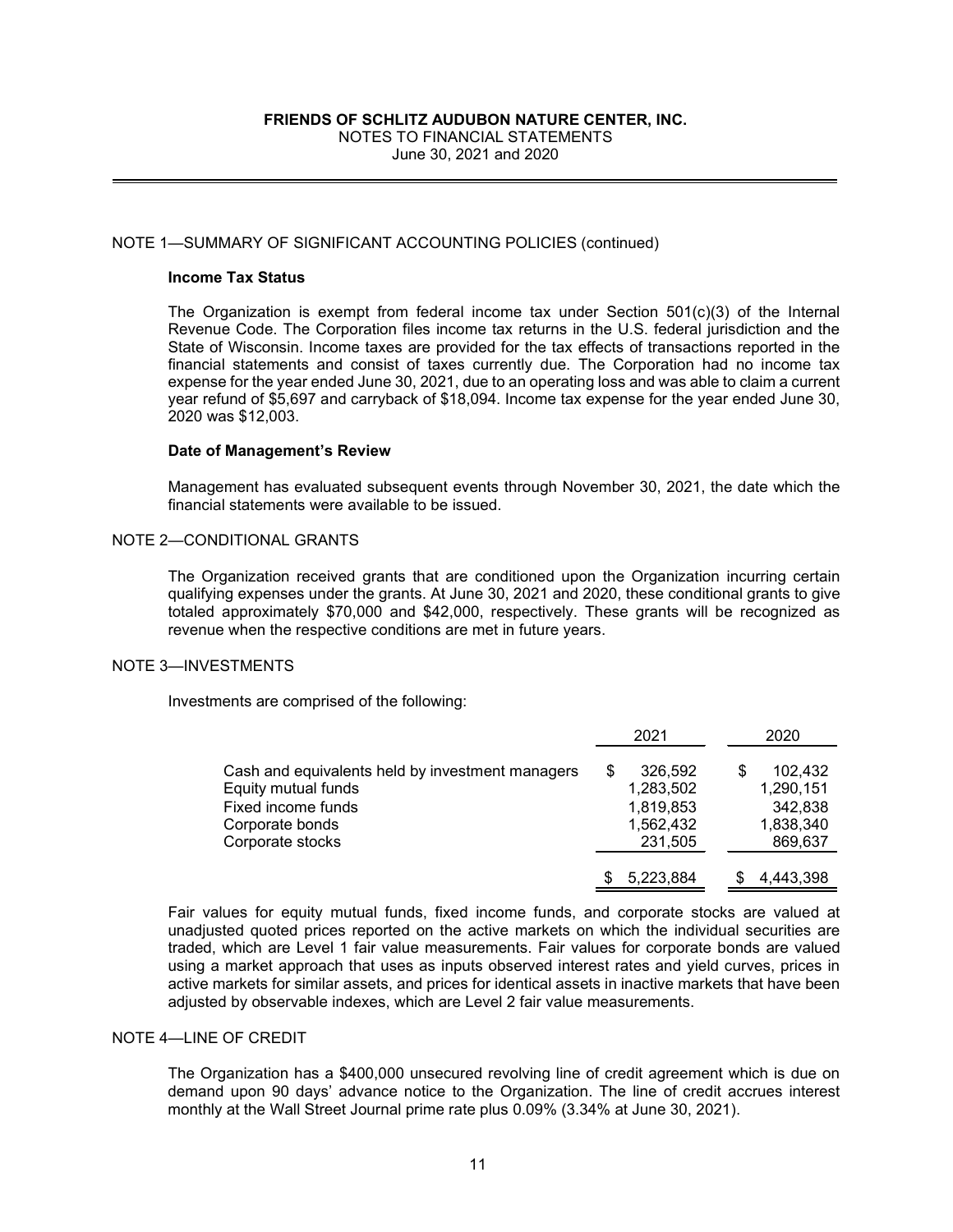NOTES TO FINANCIAL STATEMENTS June 30, 2021 and 2020

## NOTE 5—PAYCHECK PROTECTION PROGRAM LOANS

The Organization received loans totaling \$868,750 under the Paycheck Protection Program (PPP) established by the Coronavirus Aid, Relief, and Economic Security (CARES) Act and administered by the U.S. Small Business Administration (SBA). SBA may review any loan at any time at its discretion. Therefore, SBA may review the Organization's good-faith certification concerning the necessity of its loan request, whether the Organization calculated the loan amount correctly, whether the Organization used loan proceeds for the allowable uses specified in the CARES Act, and whether the Organization is entitled to loan forgiveness in the amount claimed on its application. If SBA determines the Organization was ineligible for the loan or for forgiveness in whole or in part, SBA will seek repayment of the outstanding loan balance. On February 10, 2021, the SBA approved forgiveness of the Organization's \$434,375 first draw loan. The Organization is in the process of applying for forgiveness of its second draw loan. The Organization must retain PPP documentation in its files for six years after the date the loan is forgiven or repaid in full and permit authorized representatives of SBA to access such files upon request.

#### NOTE 6—ENDOWMENT

The Organization's endowment consists of funds designated by the board of directors and donorrestricted funds established to support the mission of the Organization. As required by generally accepted accounting principles, net assets associated with endowment funds are classified and reported based on the existence or absence of donor-imposed restrictions.

The board of directors of the Organization has interpreted Wisconsin's Uniform Prudent Management of Institutional Funds Act (UPMIFA) as not requiring the maintenance of purchasing power of the original gift amount contributed to an endowment fund, unless a donor stipulates the contrary. As a result of this interpretation, when reviewing its donor-restricted endowment funds, the Organization considers a fund to be underwater if the fair value of the fund is less than the sum of (a) the original value of initial and subsequent gift amounts donated to the fund and (b) any accumulations to the fund that are required to be maintained in perpetuity in accordance with the direction of the applicable donor gift instrument. The Organization has interpreted UPMIFA to permit spending from underwater funds in accordance with the measures required under the law.

In accordance with UPMIFA, the Organization considers the following factors in making a determination to appropriate or accumulate donor-restricted endowment funds: (1) the duration and preservation of the fund, (2) the purposes of the Organization and the donor-restricted endowment fund, (3) general economic conditions, (4) the possible effect of inflation and deflation, (5) the expected total return from income and the appreciation of investments, (6) other resources of the Organization, and (7) the Organization's investment policies.

*Investment Return Objectives, Risk Parameters, and Strategies*. The Organization has adopted investment policies for endowment assets that attempt to provide a predictable stream of funding while seeking to maintain the purchasing power of the endowment assets. Endowment assets include those assets of donor-restricted funds that the Organization must hold in perpetuity as well as board-designated funds. Under this policy, as approved by the board of directors, the endowment assets are invested in a manner that is intended to produce results to fund the programs of the Organization, while assuming a moderate level of investment risk.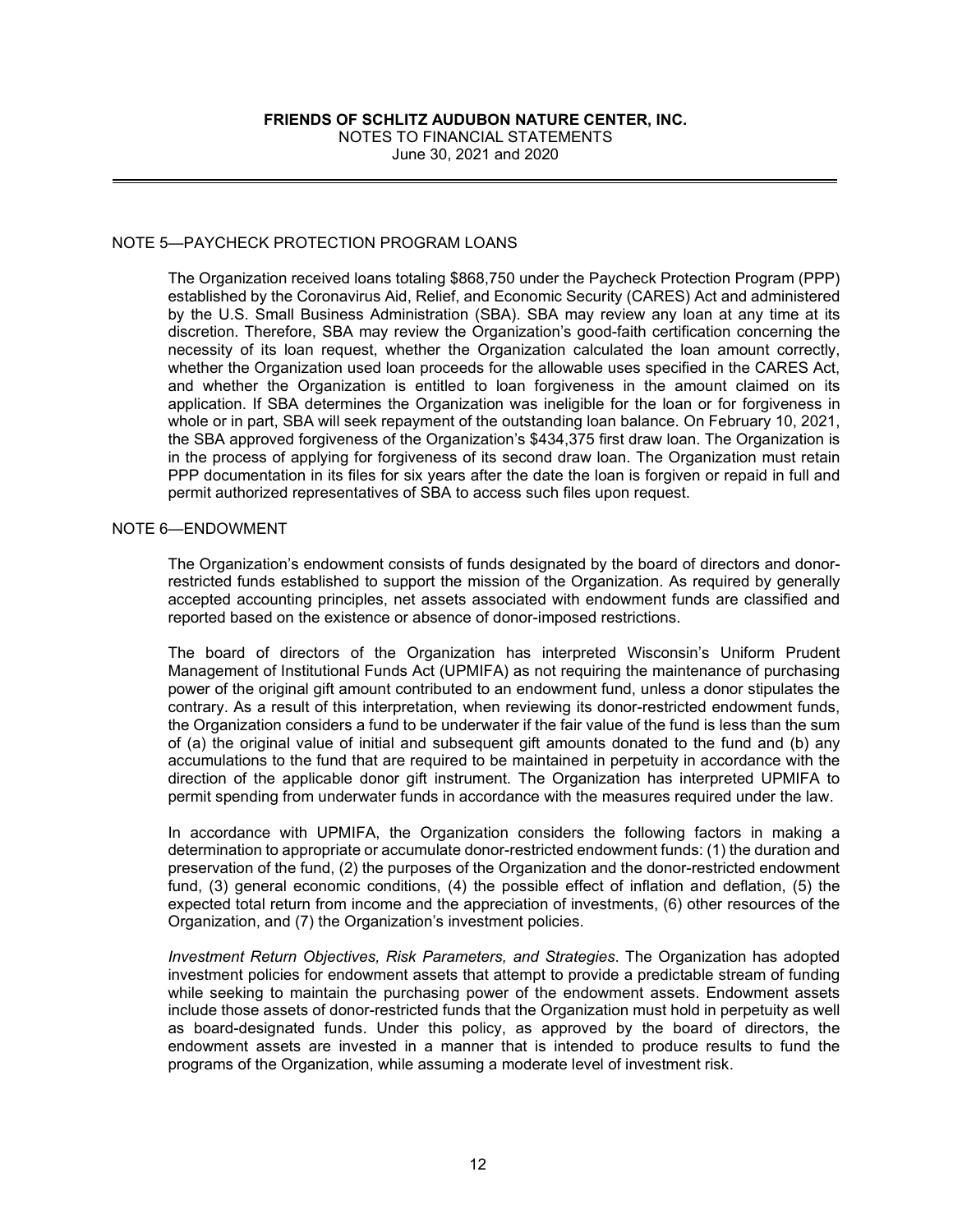#### NOTE 6—ENDOWMENT (continued)

To satisfy its long-term rate-of-return objectives, the Organization relies on a total return strategy in which investment returns are achieved through both capital appreciation (realized and unrealized) and current yield (interest and dividends). The Organization targets a diversified asset allocation that includes equity-based investments and debt securities to achieve its long-term return objectives within prudent risk constraints. The board of directors also requires that funds in the investment account shall not be used as collateral for any debt or loan unless approved by a majority of the board of directors.

*Spending Policy*. The Organization's endowment was established for financial emergencies or furthering the exempt purpose of the Organization. Distributions from the endowment will only be made if the board of directors of the Organization approve the appropriation of endowment earnings. The board of directors of the Organization will meet at least semi-annually to consider any funding requests and make distributions if deemed appropriate. The Organization has a policy that permits spending from underwater funds depending on the degree to which the fund is underwater, unless otherwise precluded by donor intent or relevant laws and regulations.

In order to ensure a long-term funding source and ensure a continuation of the Organization's mission, the board of directors directed that distributions from the account shall be boarddesignated, with the exception of donor-restricted funds. Distributions from these boarddesignated funds are limited to a 5% spending rule. Any other distributions from the account require a majority vote by the board of directors.

Endowment net asset composition by type of fund is as follows:

|                                                                                                                    | 2021                                        |                                          |                 |  |  |
|--------------------------------------------------------------------------------------------------------------------|---------------------------------------------|------------------------------------------|-----------------|--|--|
|                                                                                                                    | <b>Without Donor</b><br><b>Restrictions</b> | <b>With Donor</b><br><b>Restrictions</b> | Total           |  |  |
| Board-designated endowment funds<br>Donor-restricted endowment funds:<br>Original donor-restricted gift amount and | 5,027,498<br>\$                             | \$                                       | 5,027,498<br>\$ |  |  |
| amounts required to be maintained in<br>perpetuity by donor                                                        |                                             | 66,902                                   | 66,902          |  |  |
|                                                                                                                    | 5,027,498                                   | 66,902<br>\$                             | 5,094,400<br>S  |  |  |
|                                                                                                                    |                                             | 2020                                     |                 |  |  |
|                                                                                                                    | <b>Without Donor</b><br><b>Restrictions</b> | <b>With Donor</b><br><b>Restrictions</b> | Total           |  |  |
| Board-designated endowment funds<br>Donor-restricted endowment funds:<br>Original donor-restricted gift amount and | 4,270,590<br>\$                             | \$                                       | 4,270,590<br>\$ |  |  |
| amounts required to be maintained in<br>perpetuity by donor                                                        |                                             | 64,902                                   | 64,902          |  |  |
|                                                                                                                    | 4,270,590                                   | \$<br>64,902                             | 4,335,492       |  |  |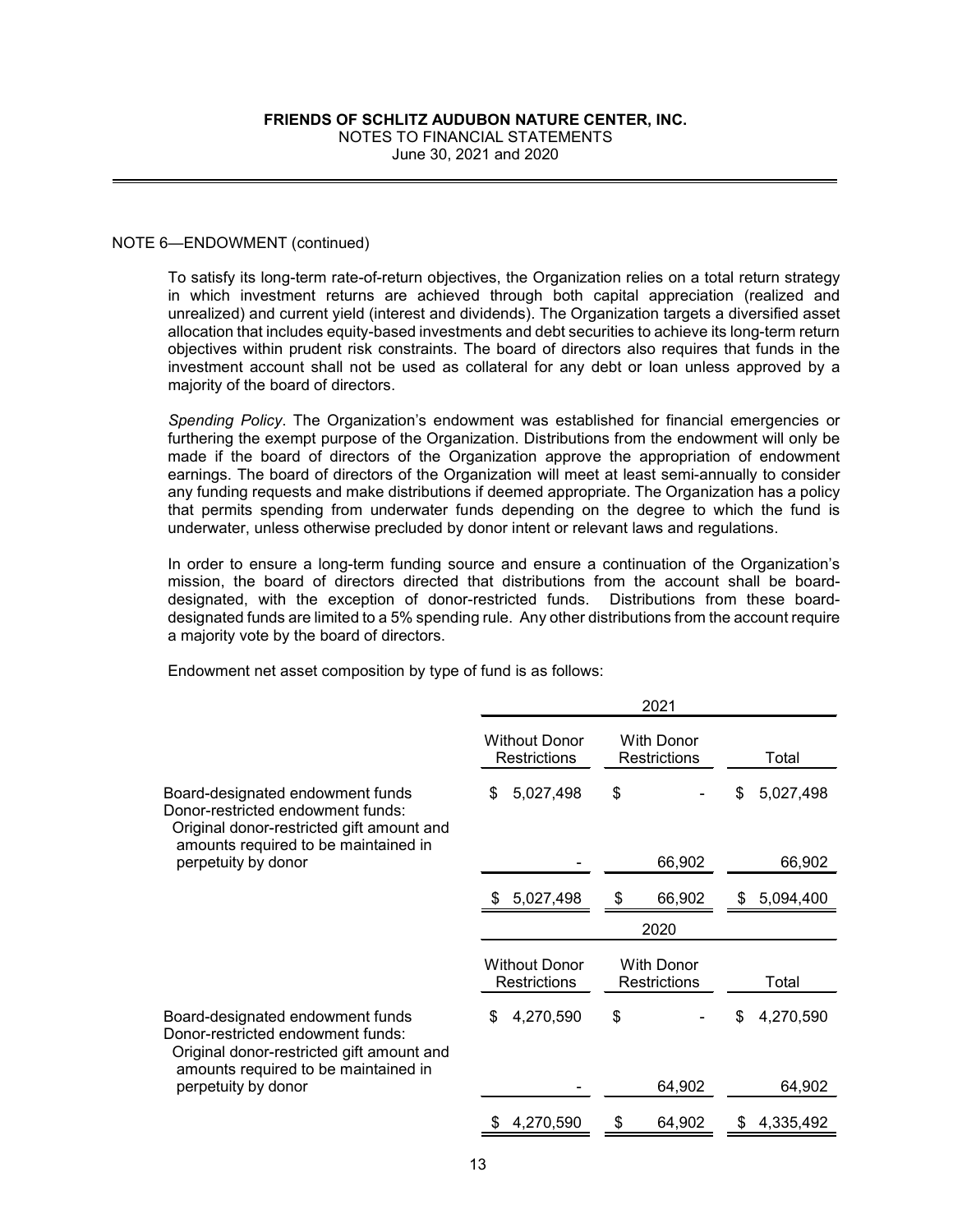June 30, 2021 and 2020

## NOTE 6—ENDOWMENT (continued)

Changes in endowment net assets are as follows:

|                                       | <b>Without Donor</b><br><b>Restrictions</b> | <b>With Donor</b><br><b>Restrictions</b> | Total     |
|---------------------------------------|---------------------------------------------|------------------------------------------|-----------|
| Endowment net assets at June 30, 2019 | 4,492,431                                   | \$                                       | 4.577.898 |
|                                       | S                                           | 85,467                                   | S         |
| Investment return, net                | 71,956                                      | 1,117                                    | 73,073    |
| Contributions                         | 30,050                                      | 4,000                                    | 34,050    |
| Amounts appropriated for expenditure  | (323,847)                                   | (25,682)                                 | (349,529) |
| Endowment net assets at June 30, 2020 | 4,270,590                                   | 64.902                                   | 4,335,492 |
| Investment return, net                | 939.938                                     | 3.780                                    | 943.718   |
| Contributions                         | 36,750                                      | 2,000                                    | 38,750    |
| Amounts appropriated for expenditure  | (219,780)                                   | (3,780)                                  | (223,560) |
| Endowment net assets at June 30, 2021 | 5,027,498                                   | \$<br>66,902                             | 5,094,400 |

## NOTE 7—NET ASSETS

The Organization's board of directors has designated net assets without donor restrictions for the following purposes:

|                                                                       | 2021                           | 2020                            |
|-----------------------------------------------------------------------|--------------------------------|---------------------------------|
| Board-designated endowment funds<br>Specific projects<br>Undesignated | 5,027,498<br>29,484<br>848,379 | \$4,270,590<br>7.906<br>270,338 |
|                                                                       | 5,905,361                      | \$4,548,834                     |

Net assets with donor restrictions are restricted for the following purposes:

|                                                                                                                                   | 2021 |                                       |   | 2020                                  |  |
|-----------------------------------------------------------------------------------------------------------------------------------|------|---------------------------------------|---|---------------------------------------|--|
| Subject to expenditure for specific purpose:<br>Nature preschool<br>Education/scholarships<br>Raptor program<br>Land conservation | \$   | 113,476<br>29,045<br>18,167<br>76,214 | S | 121,665<br>49,412<br>14,685<br>86,295 |  |
| Endowment:<br>Subject to the Organization's spending policy and<br>appropriation:<br>General use                                  |      | 66,902                                |   | 64,902                                |  |
|                                                                                                                                   |      | 303.804                               |   | 336.959                               |  |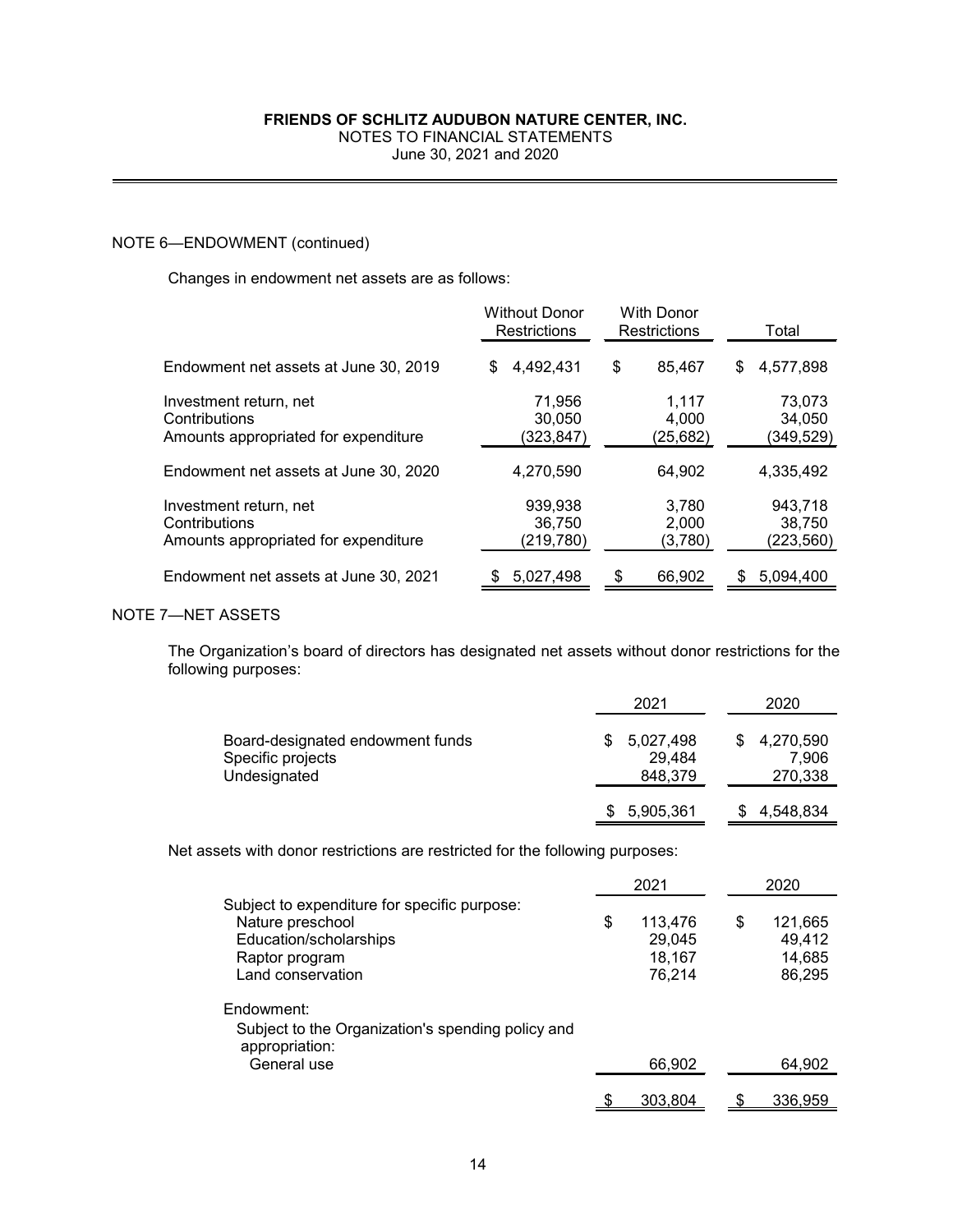June 30, 2021 and 2020

## NOTE 8—FUNDS HELD BY GREATER MILWAUKEE FOUNDATION

The Greater Milwaukee Foundation (Foundation), a community foundation, received a \$933,000 endowment for the benefit of the Organization in February 1995 as part of the settlement of a donor's estate. The Foundation received additional funds of \$594,666 for this endowment on behalf of Organization in October 1996 from tax refunds related to the estate. The Foundation invests these funds, makes investment decisions, and determines the amount of income to be distributed annually to the Organization. Although the Organization is the sole net income beneficiary from this endowment, the declaration of trust for the Foundation gives the Foundation unilateral variance power to alter the restriction on any donation without the donor's approval.

As a result, these assets have been excluded from the Organization's financial statements. The market value of the endowment was \$3,493,632 and \$2,920,106 at June 30, 2021 and 2020, respectively. Contributions from this endowment were \$103,341 and \$105,381 for the years ended June 30, 2021 and 2020, respectively.

#### NOTE 9—CONCENTRATIONS OF CREDIT RISK

The Organization maintains cash balances at financial institutions located in southeastern Wisconsin. Accounts at each institution are insured by the Federal Deposit Insurance Corporation up to \$250,000. At June 30, 2021 and 2020, the Organization's uninsured cash balances total approximately \$292,000 and \$4,000, respectively.

#### NOTE 10-RETIREMENT PLAN

The Organization sponsors a retirement savings plan established under Section 401(k) of the Internal Revenue Code for all employees. All full-time employees are eligible to participate immediately upon date of hire. All part-time employees are eligible after completing 1,000 hours of service within a 12-month period. Under the plan, employees may elect to make 401(k) deferral contributions subject to certain IRS limitations. The employer may make contributions equal to a percentage of each participant's salary reductions and/or other discretionary amounts as specified by the board of directors. For the years ending June 30, 2021 and 2020, there was no discretionary employer contribution.

#### NOTE 11—LIQUIDITY AND AVAILABILITY

The Organization strives to maintain liquid financial assets sufficient to cover 90 days of general expenditures. Financial assets in excess of daily cash requirements are invested in money market funds and investments. The Organization manages its liquidity and reserves following three guiding principles: operating within a prudent range of financial soundness and stability, maintaining adequate liquid assets to fund near-term operating needs, and maintaining sufficient reserves to provide reasonable assurance that obligations will be discharged.

The Organization's financial assets include the investments maintained for its board-designated endowment funds in the amount of \$5,027,498 and \$4,270,590, respectively. Distributions of endowment earnings can be used for general purposes upon approval of the Organization's board of directors in accordance with the spending policy for the endowment.

The Organization also has a \$400,000 unsecured revolving line of credit agreement that is available to be drawn on for liquidity purposes.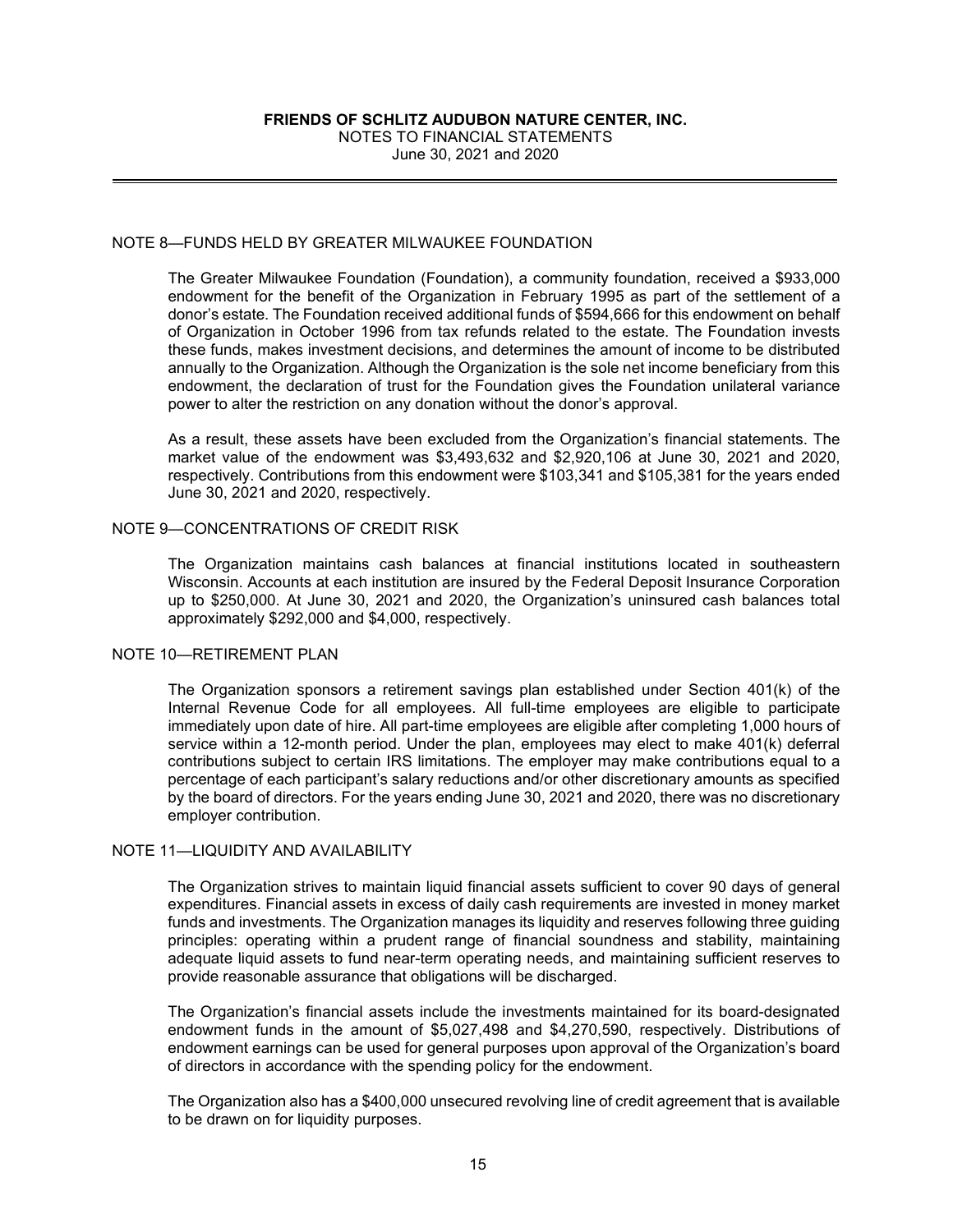June 30, 2021 and 2020

## NOTE 12—LIQUIDITY AND AVAILABILITY (continued)

The table below presents financial assets available for general expenditures within one year of the date of the consolidated statements of financial position reduced by amounts not available for general expenditures within one year of the date of the consolidated statements of financial position because of donor-imposed restrictions or other designations:

| 2021 |           |                        | 2020        |  |
|------|-----------|------------------------|-------------|--|
|      |           |                        |             |  |
| \$   | 564,979   | \$                     | 272,664     |  |
|      | 200,000   |                        |             |  |
|      | 24,020    |                        | 3.807       |  |
|      | 32,872    |                        | 74,395      |  |
|      | 5,223,884 |                        | 4,443,398   |  |
|      |           |                        |             |  |
|      | 6,045,755 |                        | 4,794,264   |  |
|      |           |                        |             |  |
|      | (236,902) |                        | (272, 057)  |  |
|      | (66, 902) |                        | (64, 902)   |  |
|      |           |                        | (4,270,590) |  |
|      | (29,484)  |                        | (7,906)     |  |
|      |           |                        |             |  |
|      |           |                        | 223,560     |  |
|      |           |                        |             |  |
|      | 908,529   |                        | 402,369     |  |
|      |           | (5,027,498)<br>223,560 |             |  |

As part of the Organization's liquidity management, it has a policy to structure its financial assets to be available as its general expenditures, liabilities, and other obligations come due.

## NOTE 13—AGREEMENTS WITH NATIONAL

Effective July 1, 2014, the National Audubon Society (National) and the Organization entered into a management, licensing, and land lease agreement that is effective through June 30, 2039, with an option to renew for an additional 10 years. The agreement allows the Organization to use the land and buildings owned by National to operate the nature center in consideration for \$100. The Organization will pay all taxes, utilities, insurance, and repairs and maintenance on the property under this lease. There are no future minimum lease payments on this lease.

Also, an endowment fund was established at National when the land that the nature center operates on was donated. National maintains this endowment fund which provides support for the operation of the Organization for as long as the agreement is in effect. The fair value of the endowment as of June 30, 2021 and 2020 was \$4,934,349 and \$4,245,013, respectively, and the amount the Organization received as a distribution from this endowment was \$192,240 and \$191,112 for the years then ended.